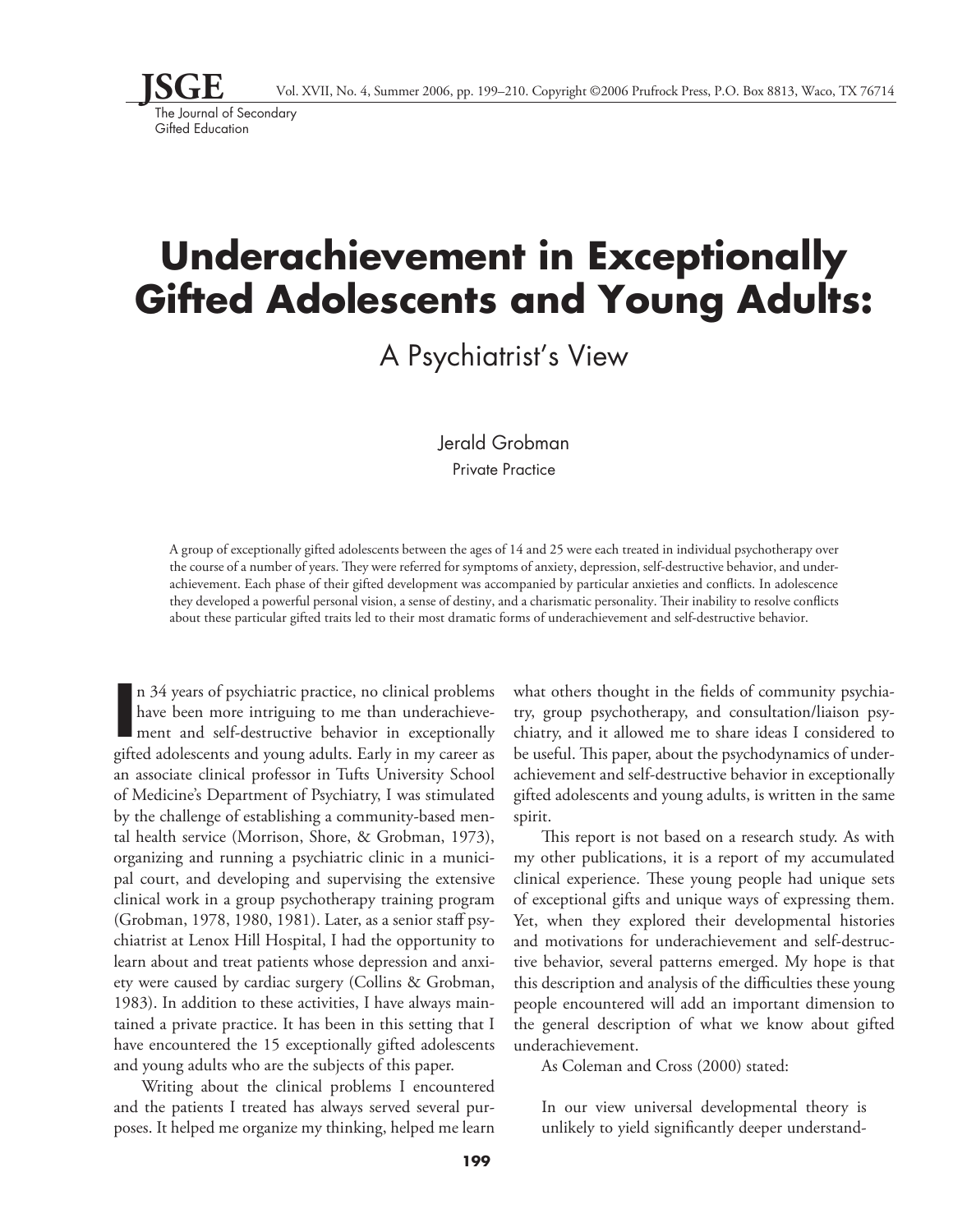ing of giftedness than it already has. Out knowledge has been relatively static in that area for decades. We use the term static not in the sense that useful research is not going on, but rather that what is studied are finer and finer delineation of aspects of development that have yielded small dividends. (p. 208)

In the same article they also said:

To understand social-emotional development, we need to understand more closely the personal experience of persons who are gifted. The pressures, joys, worries, conflicts and satisfactions of the experience of being a person who is gifted in various settings can become known as we gather evidence from empirical studies, biographies, clinical stories, life stories, etc. The experience of development contains much of the evidence of what social-emotional development is for this group and for subgroups. (p. 208)

I believe this clinical report may supply some of the missing pieces to the puzzle of gifted underachievement and to what Coleman and Cross (2000) refer to as "the personal experience" of being gifted.

During the past 20 years, I have had the good fortune to work with many exceptionally gifted adolescents and young adults. I treated the adolescents using a combination of cognitive/behavioral, as well as psychodynamic psychotherapy and provided guidance for their parents.

Intimate and intense involvement in the lives of these gifted individuals and their parents gave me an unusual opportunity to make observations about many aspects of their giftedness. I learned how these individuals thought and felt about their gifts and discovered how their internal responses to these gifts affected their accomplishments and their relationships. I learned how their gifted traits developed in tandem with other aspects of their personality from childhood, latency, adolescence, and into young adulthood. My special role with these adolescents, young adults, and their parents also allowed me to develop an understanding of the conflicts and anxieties associated with their giftedness and to see how these differed from the conflicts and anxieties typically associated with "normal" growth and development.

For these particular gifted individuals, the powerful inner drive to explore and master felt like an obligatory force of nature. When they gave into their explosive drives and permitted themselves to gratify their special sensitivities, they felt possessed. But, this same excitement and animation also made them feel peculiar and strange. From their earliest years through latency and into midadolescence, their powerful drives, special sensitivities, and precocious abilities were rarely a source of consistent selfesteem. Instead, their giftedness frequently led to anxiety and shame, and they tried to keep it a secret by denying or restricting it.

Their parents accepted their giftedness and encouraged its development. They were awed by their children's precocious accomplishments but were equally dismayed by their extremes of emotion and behavior. Because of their children's self-destructive behavior, they frequently wondered whether giftedness was more of liability than an asset.

For some, the emotional pain associated with giftedness could only be relieved by stopping its growth or limiting its use. For others, it meant slowly drifting away from their giftedness in ways similar to the prodigies described by Feldman (1986). However, some chose to continue in psychotherapy beyond initial symptom relief. For these gifted adolescents, active efforts to resolve their deeper conflicts enabled them to feel much less shame and guilt and helped them control their self-destructive behavior.

## **Background**

The exceptionally gifted adolescents and young adults who are the basis of this clinical report were middle-class and between the ages of 14 and 26 years of age. Eight of these adolescents and young adults were male and seven were female. They were referred to me for symptoms of depression, anxiety, poor peer relations, and isolation, as well as intellectual and artistic accomplishment that fell well beneath their highly gifted potential. Some felt they were losing their minds. Some felt suicidal.

Many of these gifted individuals had reached extremely high levels of accomplishment but could not be consistent. Others never could achieve close to their full potential. All of these young people were highly gifted either in the fine and performing arts, science, literature, and music. Some were highly gifted in several areas. They were generally accepted and even admired by their peers, had families that accepted and supported their giftedness, and were in educational environments that, although not perfect, generally validated their individualistic nature and extraordinary accomplishments. None had learning disabilities, attentional disorders, or medical illnesses. Thus, the standard explanations for their gifted underachievement did not seem entirely adequate—a poor educational fit (Gross, 2002, 2004; Whitmore, 1980, 1986); peers who rejected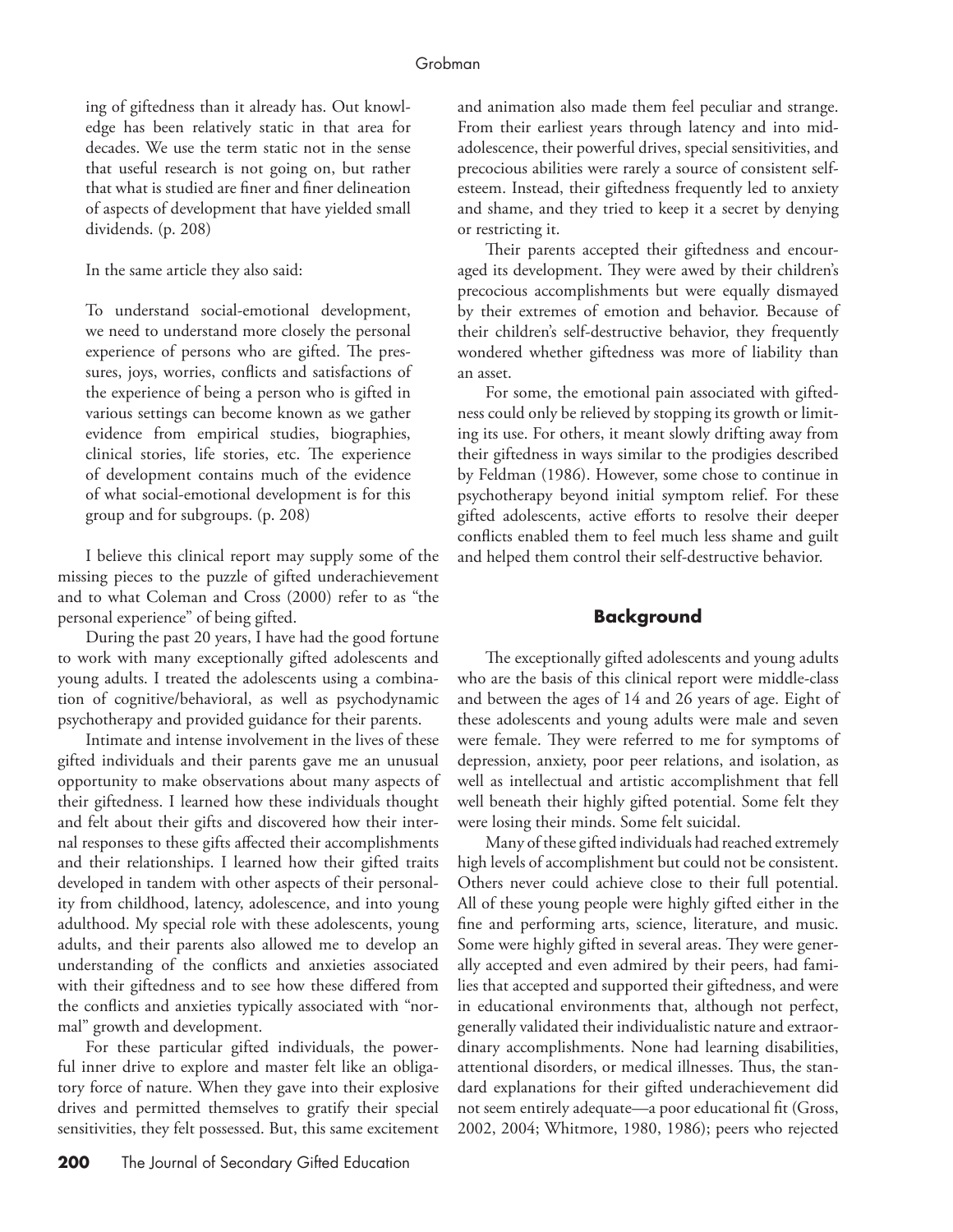them; inadequate parents; environmental mismatches of various kinds; internal factors such as perfectionism, low self-esteem, self-regulatory problems, maladaptive strategies, social immaturity, or asynchronous development (Reis & McCoach, 2002); parents with serious psychopathology, or parents who neglected or misperceived their children's gifts (Gedo, 1972, 1979, 1996a, 1996b; Keiser, 1969; Newman, Dember, & Krug, 1973), or parents who were controlling or domineering (Conway & Siegelman, 2005; Slenczynska & Biancolli, 1957; Wiener, 1953).

What follows is a description of the gifted traits shared by this particular group of exceptional adolescents and young adults and a description of the evolution of these traits from childhood through latency, adolescence, and into young adulthood. The anxieties and conflicts that accompanied each stage of gifted development will be identified and discussed. Each of these young people were aware of their worries about acceptance by their peers, an educational system that was reasonable but did not meet all of their needs, and their difficulties with their parents. However, their conflicts and anxieties about their powerful internal drives, their uncanny abilities, and especially their secretly developing personal vision, sense of grand destiny, and charisma were largely out of their awareness. They came to light only after they began psychotherapy. It was these unconscious conflicts that led to their most dramatic forms of self-destructiveness and underachievement. Lastly, I will discuss the ways in which psychotherapy helped many of these exceptionally gifted people address their emotional needs.

# **What Was the Nature of Giftedness in This Group of Adolescents and Young Adults?**

Powerful Drive to Explore, Master, and Express Themselves

This drive felt like an inner compulsion from which they had no escape; it controlled and dominated them. These were not children pushed to excel by "stage parents." Rather, it was the parents who had difficulty keeping up with their children. This inner drive appeared to be part of their biological endowment (Greenacre, 1957) and not compensatory for minor defects (Niederland, 1967). It also went well beyond the high level of task commitment described by Renzulli (1978). Their intense hunger for drive satisfaction and stimulus gratification most closely resembled the needs of the "profoundly gifted" described by Webb et al. (2005, p. 2).

For example, Camille Claudel (Rodin's assistant) had a specific obsession with sculpting. She pursued it in a single-minded way from an early age against tremendous parental opposition (Ayral-Clause, 2002). In the exceptionally gifted adolescents and young adults I worked with, this powerful drive was also apparent from a very early age, but was often expressed in strange ways. Intense preoccupations with the speed of clouds, for example, seemed like an odd obsession but was a precursor to scientific curiosity. The odd body movements and finger snapping rituals of one child seemed like the signs of a neurological illness to his parents. Later, his free body movements evolved into an uncanny gift for orchestral conducting.

#### Special Sensitivities

These sensitivities seemed strange and hard to explain. Parents often worried about an underlying medical disorder. One child's internal thermostat seemed abnormal his tolerance for cold weather was extraordinary. Another child's sensitivity to certain fabrics frequently lead to early morning crises when it came time to dress for school. Yet another child's sensitivity to sound meant he complained bitterly when the family's piano was even slightly out of tune. In school, he panicked at the sound of the fire bell.

As these gifted children matured, their seemingly odd sensitivities found exceptional expression in music, dance, art, science, and writing. Were these extreme sensitivities similar to the inner kinesthetic experiences of motion and rhythm that inspired a group of composers interviewed by Nass (1984)?

## An Early Strongly Developed Sense of Self: The Need for Autonomy

The need for autonomy developed early and remained an important part of their personality. These exceptional young people wanted control over all aspects of their personal life. They were frequently described as headstrong and oppositional. From the earliest years, they had an intense desire to do things on their own and in their own way, and they balked at interruptions or offers of help. One father recalled that his son was the only one in his grade-school class who refused to start his sentences at the margin. A mother reported an incident from her daughter's sixth year. When a piece of glass had to be removed from the child's foot, the girl was more concerned about being restrained and losing her "personal freedom" than about the anticipated pain from the procedure.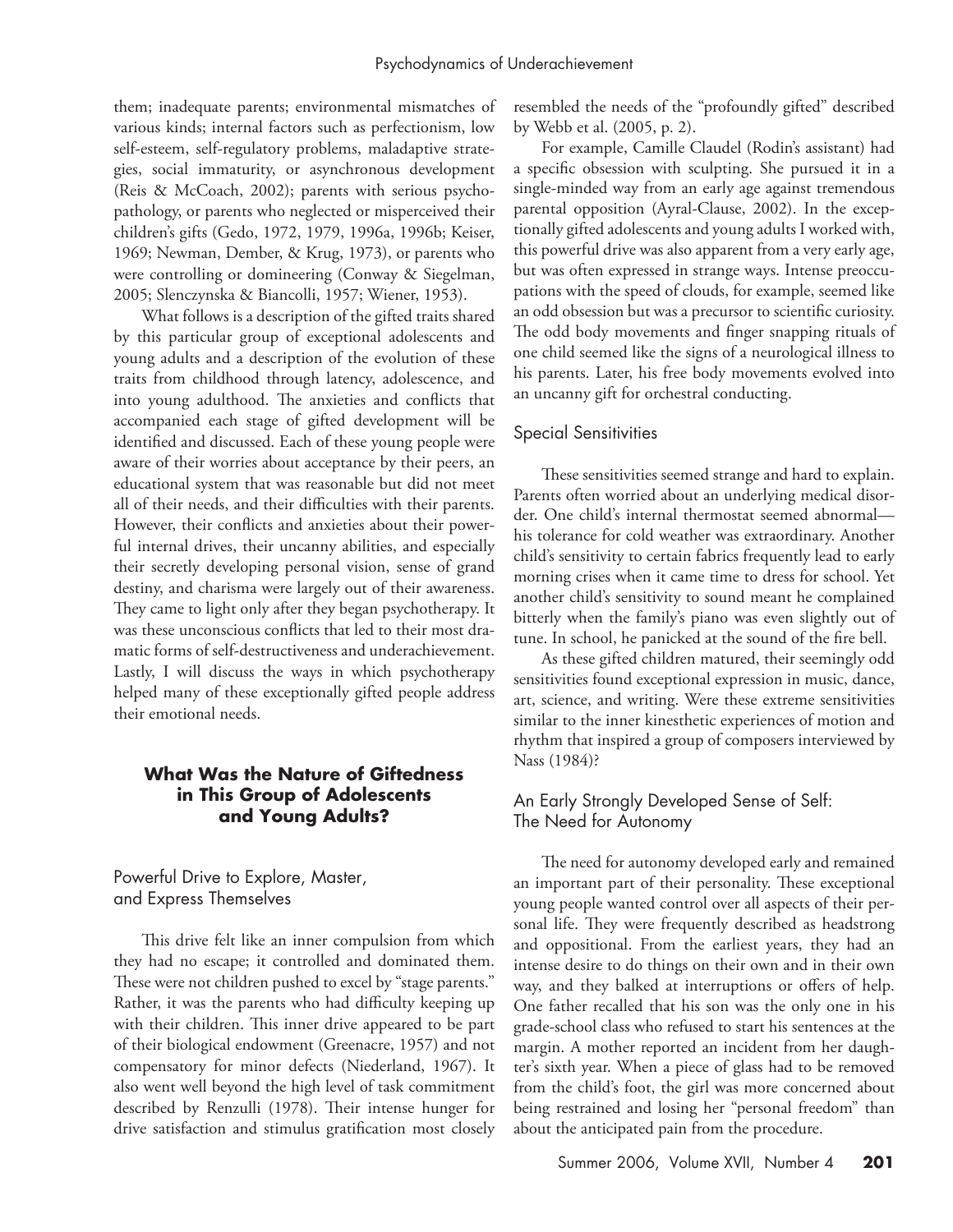#### Early, Idiosyncratic Aesthetic Sensibilities

At an early age, each of these exceptionally gifted children had a very personal sense of style, form, and beauty. As a grade schooler, one boy had already begun to combine artistic, musical, and literary elements in unusual ways. One of these personal projects was to develop a catalogue of musical notes according to their temperatures and colors. He had no interest in learning the standard rules of harmony and composition. Another young boy liked to collect languages and dialects—he compared and contrasted their sounds rather than their rules of speech or grammar. Combining the words of one language with the musicality of another seemed like sport and could produce hilarious results.

## Early Concerns With Ethics, Fairness, and Morality: Preoccupations With the Dilemmas of Human Existence

From an early age, these exceptionally gifted adolescents and young adults were concerned about what was right, wrong, or fair in relationships. They objected when they weren't treated fairly by their parents or friends. They were upset when their friends didn't treat each other fairly and they felt guilty when they didn't treat their friends fairly. They were acutely sensitive to the emotional pain of others. These ethical preoccupations could take on global proportions. One young child became focused on finding equitable solutions to international disputes. Although she felt too young to be thinking about these things, she couldn't shake off her preoccupation. Another 7-year-old girl's concern with the essence of life was expressed one summer on a family trip to the national parks. Sitting at the edge of Bryce Canyon, she burst into tears. When she calmed down, her parents learned that she felt regret for all those people who committed suicide. Had they been able to see the beauty and grandeur of this national treasure, she felt certain, they would have been inspired to stay alive.

#### Oppositionalism

Defending the personal ownership and authenticity of their gifted endowment was important to each one of these exceptional adolescents and young adults. But, guarding their gifts often degenerated into plain stubbornness and became a liability rather than a strength. When they found themselves struggling beyond whatever their precious abilities could handle, they would often flounder rather than take advice or collaborate with others. This tendency could

easily lead to an unproductive waste of time, procrastination, and finally withdrawal.

#### Perfectionism

Perfectionism was a positive attribute when it inspired efforts to be excellent. However, when their imagination outstripped even their precocious abilities, perfectionism often became a vehicle for self-punishment. They experienced mistakes as failures rather than opportunities to learn. Procrastination, avoidance, and withdrawal were often the result. It was not until late adolescence and young adulthood that both perfectionism and oppositionalism could be used more flexibly.

#### Poor Frustration Tolerance and Self-Discipline

From a very young age, raw talent was all that these exceptional people required for high levels of accomplishment. Because they were used to almost instant gratification, their capacities for frustration tolerance and self-discipline were rarely well developed. In this way, their development was often asynchronous (Silverman, 2002).

Parallels to my clinical observations are present in the gifted literature. For example, the overexcitabilities are described by Dabrowski (1964) and Piechowski (1999). According to O'Connor (2002) "many in the gifted community believe Dabrowski's overexcitabilities . . . contribute to developmental potential [and] are a measure and indicator of giftedness" (p. 54). My clinical experience validates this belief. Although these traits were, at times, considered liabilities by parents, teachers, and the exceptionally gifted children themselves, these sensitivities or overexcitabilities were important building blocks in exceptional gifted development.

# **How Did These Gifted Traits Develop and Evolve?**

#### The Integration of Drive, Aesthetics, and Intellect

In late latency, preadolescence, and adolescence, powerful internal drives, growing intellectual and aesthetic appreciation, as well as advancing precocious abilities began a slow process of integration. What might have been random, disconnected, or odd interests became recognizable but perhaps unconventional forms of art, music, science, or literature. For example, although one child's sensitivities to food and fabrics developed into a restricted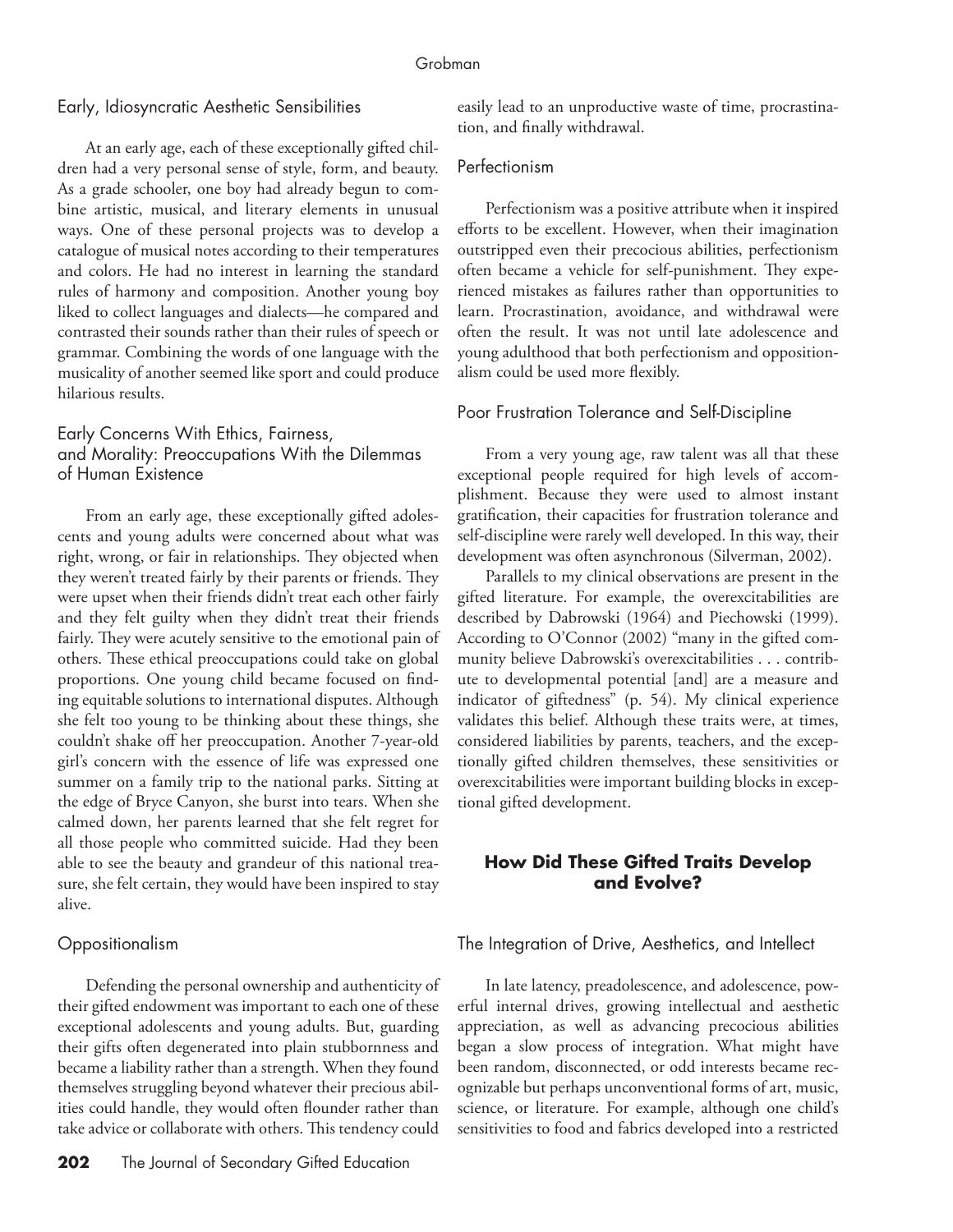diet and a limited wardrobe, his parents discovered that he also had perfect pitch. He began to combine the sounds, musicality, and rhythm of one language with the vocabulary and sentence structure of another. Another child's small sketches became larger and more sophisticated, but he began to introduce images from the surgical textbooks that had obsessed him from an early age.

Passionate and single-minded, they began to put their own stamp on things. Even though they were inconsistent, their startling results were a clear indication that their sensitivities and capacities were well beyond their years.

## The Beginning of a Personal Vision and Sense of Destiny

As they approached adolescence, their remarkable achievements became more reliable and consistent. As others began to confirm their successes, these older latencyage children and preadolescents secretly began to believe that they were in fact gifted. By adolescence, what began as an inkling of a gifted identity was becoming a firm belief. As they slowly accepted their giftedness, these adolescents began to develop the elements of a personal vision, and one that included a vague sense of destiny. Random compliments like "You are as good of a painter as Rembrandt" or "You may be the next Simon Rattle" were now quietly taken seriously. They examined and analyzed the pathways of those who arrived at similar destinies, read biographies of the great men and women in their fields, and devoured DVDs and videos of interviews and performances. These larger than life figures became heroes for identification.

## Charisma and Grandiosity Are Added to a Personal Vision and Sense of Destiny

The extra energy of normal adolescence moved the integration of drive, sensitivity, and precocious ability at a more rapid pace. Normal adolescent development also allowed self-discipline and frustration tolerance to slowly advance. Now their accomplishments became even more remarkable and their confidence began to soar. The parents of one exceptionally gifted young adolescent recalled his elation one day when he charged out of school announcing that he had had the best day of his life. Apparently he had reached a new level in his study of music theory. He always had an affinity for large orchestral works. The more theory he learned, the more capable he felt of understanding and analyzing these scores. He even began to form his own opinions of them.

Higher levels of accomplishment meant that the early elements of a personal vision could be fulfilled. Adolescent energy infused their sense of confidence. Peers and teachers described them as charismatic and even as potential leaders. For example, one exceptionally gifted pianist dreamed of a career in conducting. Despite the unlikely possibility of success, his vision became more of a reality when, at age 16, he successfully conducted his high school orchestra in the plaza of the city's arts center.

Corresponding to my clinical experiences, Wolson (1995) described what he called "healthy grandiosity" in several of his very talented patients. He proposed that this healthy grandiosity was a necessary personal characteristic that allowed very talented individuals to endure the inevitable hardships and disappointments on the path to the highest levels of achievement. His patients appeared to have managed their grandiosity with little difficulty. Conversely, Réne Fleming (2004) described the difficulty she had in developing a clear career path because she had no strong well-defined vision early in her professional life.

My own clinical experience with gifted adolescents and young adults revealed that grandiosity developed in a complex and conflictual way. By midadolescence these exceptionally gifted young people began to embrace their giftedness and the possibility of a grand destiny that might await them. Their grandiose fantasies helped keep them focused and propelled them forward despite setbacks and failures. They were more likely to accept and even relish daunting challenges. However, grandiosity also had its negative side. At times they could become arrogant and contemptuous. Sometimes they used their giftedness in manipulative ways. They could be mercilessly critical of all those they deemed incompetent. In addition, in their immature minds grandiosity often meant invincibility, which led them to disregard their basic needs for sleep, food, and personal hygiene.

At first, their teachers and mentors were somewhat indulgent, explaining to worried parents that "big challenges need big egos." However, when more energy and effort went into criticizing others rather than into their own efforts for mastery, everyone became concerned. Gedo (1979) has pointed out how grandiose self-appraisals that are based on wishful thinking or the megalomania that results from severe childhood trauma can easily develop into pathological narcissism and destructive grandiosity.

Grandiosity in this group of exceptionally gifted adolescents and young adults was not based on childhood abuse, deprivation, or loss, but was grounded in their exceptional abilities and sensitivities. They had in fact accomplished outsized things and clearly had the potential for more. However, their arrogance, feelings of superiority, and invincibility seemed, at times, to go well beyond healthy grandiosity and bordered on the patho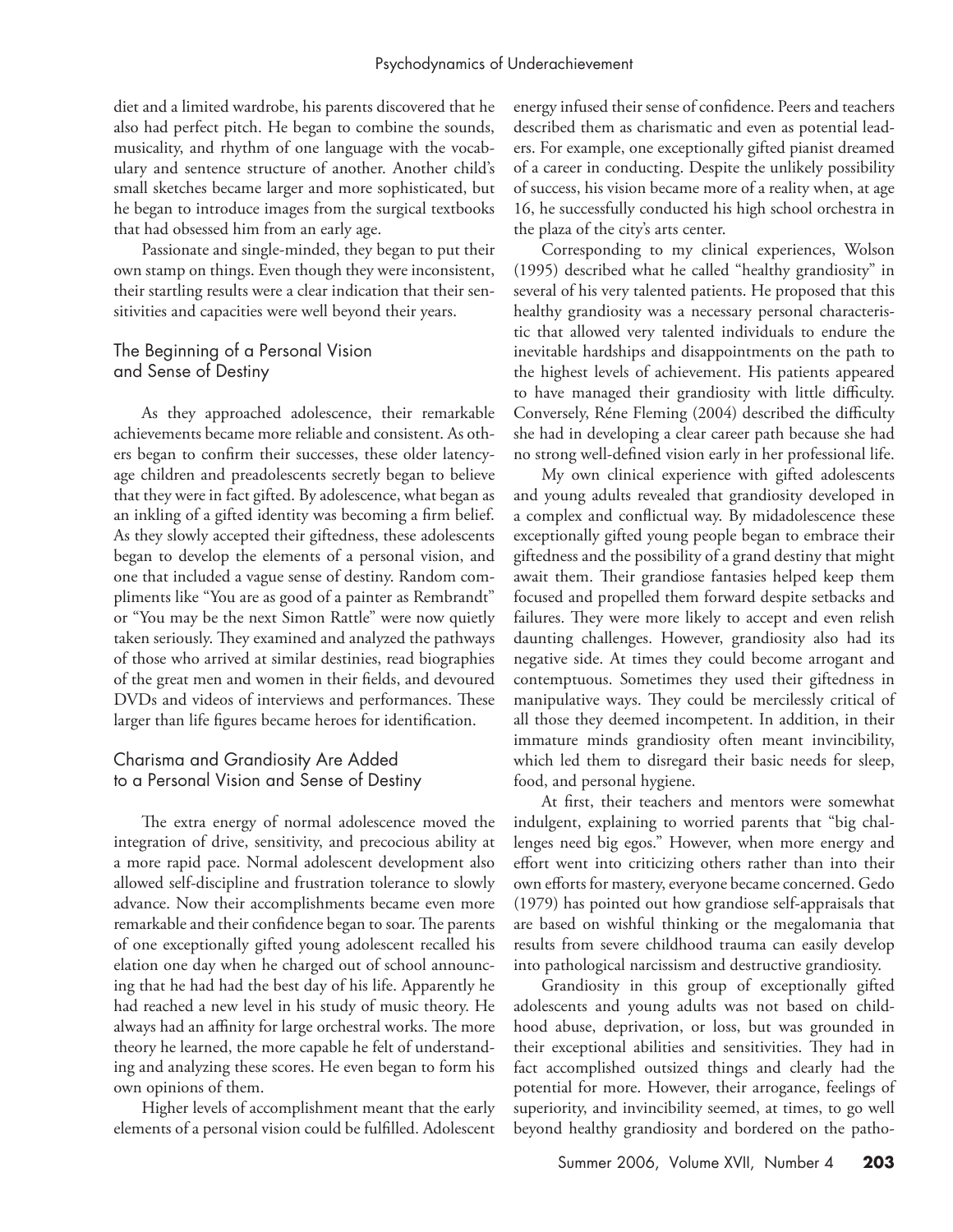logical. Why then, with such promise and potential, did these exceptionally gifted children, adolescents, and young adults become underachievers and act self-destructively?

## **The Origins and Causes of Underachievement and Self-Destructive Behavior**

From their earliest years, these exceptionally gifted children did not have the discipline, frustration tolerance, or emotional maturity to make full use of their potential. As young children, they were accustomed to high levels of achievement with minimal effort. Even as they grew older, the focused, hard work required by more demanding situations never came naturally. It actually seemed astonishing to them that some of their less gifted peers actually enjoyed the struggle of a difficult challenge. Inadequate frustration tolerance and poor self-discipline both formed the backdrop for all other causes of underachievement.

Their early emotional development varied from immature to age appropriate. Although they were unusually sensitive, none were emotionally precocious. Regardless of their level of emotional maturity, they were rarely able to handle the complex emotional conflicts and anxieties that developed along with their gifted traits. Despite their precocious intellect, they resorted to various forms of disengagement and withdrawal to avoid the emotional pain of these conflicts.

What then were the conflicts and anxieties that accompanied the stages of gifted development? How were these conflicts and anxieties managed? Why did underachievement and self-destructive behavior occur? How did psychotherapy help gifted development get back on track?

## The Early Conflicts and Anxieties That Accompany Gifted Development

*Periodic Feelings of Strangeness and Isolation*. In this group, the individuals' unique ways of perceiving the world, seeing relationships between superficially unrelated things, their very personal senses of beauty, and off-beat, quirky senses of humor all left them feeling socially isolated. It was hard to find soul mates even among their very smart peers. Others envied their "natural" abilities, but to them, "natural" felt bizarre. Empathy for the emotional pain of others and concern for the spiritual well-being of their peers made them feel peculiar.

*Feeling Controlled Rather Than Being in Control.*  Additionally, they often felt taken over by a powerful

internal drive force. On the one hand it was fun to give into what seemed like endless curiosity or the demands of their extra sensitivities. On the other hand, it felt as if they were being ruled by forces beyond their control.

Guilt. Instead of feeling proud, effortless success made them feel guilty. It seemed unfair to be so well endowed compared to their siblings, peers, parents, and even teachers. Greenacre (1956) referred to a boyhood memory of Dr. Albert Schweitzer's: One day during a euphonium lesson he became overwhelmed with guilt when he realized that his natural abilities to transpose and improvise meant that he was more accomplished than his teacher.

However, as they got older these exceptionally gifted children often used their giftedness to extract special considerations from their teachers. They claimed to have special needs because of their quirky intelligence, or they tried to see how little effort was required to get the highest grades. Although they secretly took delight in these manipulations, they also felt guilty and ashamed of their behavior.

*Fears of Envy and Retaliation.* Generally, the peers of these individuals were supportive and encouraging. Some of course were jealous, but not in deliberately destructive ways. Although they were sensitive to being teased, these exceptionally gifted children and adolescents complained more about being placed on a pedestal. Rather than believing that others admired them, they worried that underneath awe was malicious envy. Sometimes this worry could border on paranoia. Although none of their peers complained of this, these gifted children were convinced that others were automatically hurt and diminished by their giftedness. In psychotherapy, the fear that giftedness was innately destructive was found to be a projection of their unconscious sadism.

*Feeling Like a Failure.* These highly gifted individuals also struggled with their own internal criticisms. Repeated frustrations in trying to perfectly reproduce what was in their mind's eye often made them feel like failures. Even precocious ability could not make up for lack of discipline, poor frustration tolerance, and little capacity to delay gratification. Rather than face their limitations when they attempted to achieve something in the real world, they were often tempted to give up and withdraw into their own private world where there were no efforts and no failures. Success could simply be imagined.

*Irrational Fears of Defectiveness or Disability*. As they approached adolescence, a different type of anxiety emerged. This anxiety had less to do with pressures for acceptance, conformity, or internal and external demands for excellence, and focused more on worries about the basic structure of their gifted endowments. In addition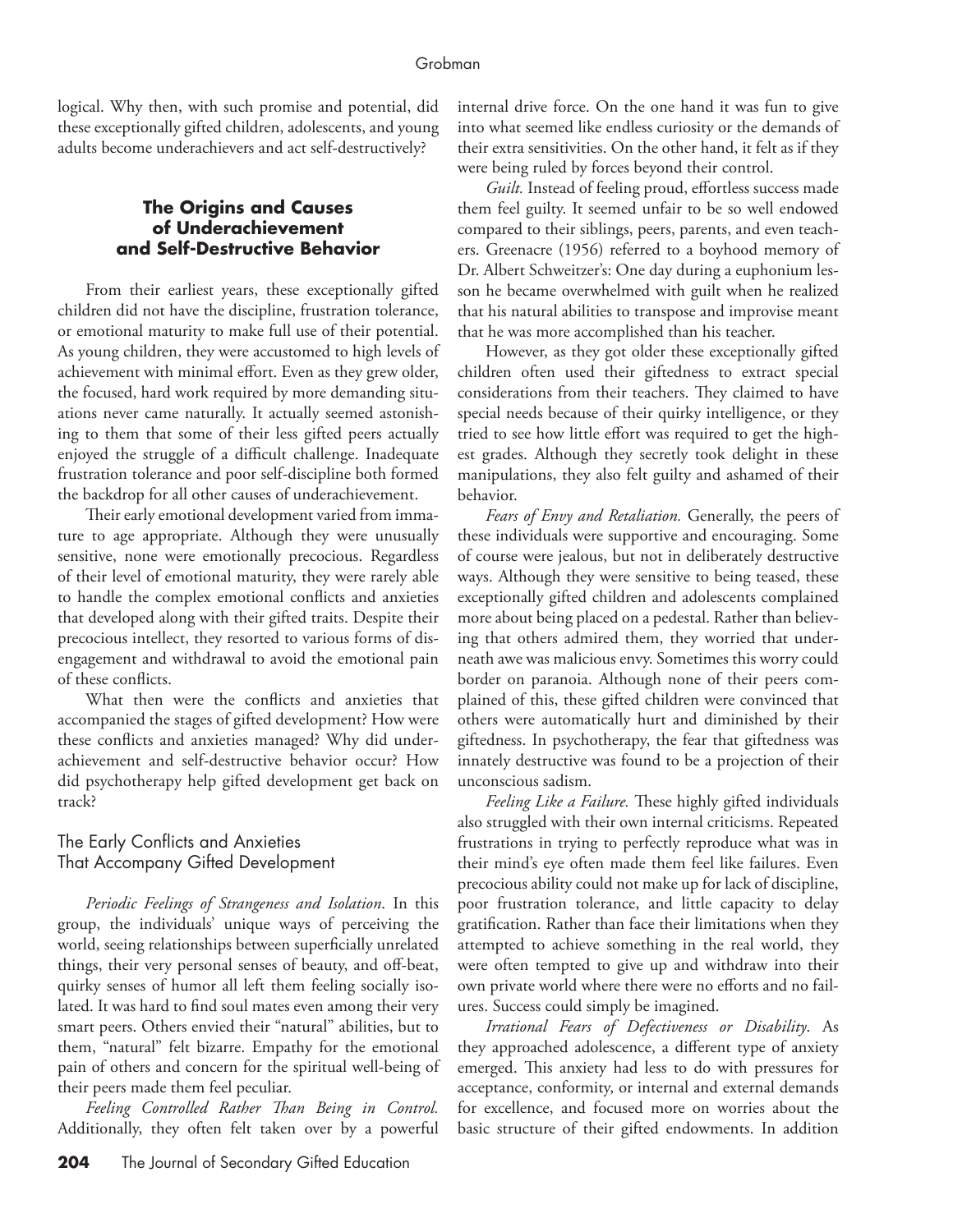to feeling like failures when their best efforts fell short of perfectionistic goals, they began to worry that particular aspects of their gifted endowments had developed flaws. Just as they were beginning to develop more confidence, believe in their personal power, and accept their charisma, they began to fear that they were developing a disability in the strongest area of their endowment. No one else agreed with or found objective evidence for their concerns. But, despite assurances, they held onto these anxieties in an almost irrational way. They rejected offers of emotional support or remediation, preferring to remain angry and pessimistic. What began as a worry in latency became an almost delusional conviction in midadolescence.

As adolescence progressed, these contradictory aspects of gifted development—confidence, power, and charisma on one hand and fears of developing disabilities on the other—evolved in tandem. It was only in late adolescence and young adulthood that either extreme began to modulate. For example, one gifted trumpet player began to suspect that his upper register was beginning to crack. He became convinced that his embouchure was slowly weakening and would soon not be strong enough to support what everyone else felt were his unusually clear and vibrant high notes. During his first summer in music camp, he insisted on giving away the solos that came with his first chair position. By midadolescence, his worry had become an unshakable belief. Band leaders, teachers, and fellow students all disagreed with him and attempted to realitytest his fears. But, he could not be talked out of them.

Another preadolescent began to worry that he was having small memory slips. To compensate, he forced himself to listen more carefully to conversations. By midadolescence, he had become a gifted actor—easily capable of memorizing his lines. But, he had also convinced himself that, when it came to social situations, he simply could not remember people's names. He became gripped with anxiety that the "hard wiring" of his brain was unraveling and that he was developing a serious neurological disability. He felt that becoming a social outcast was inevitable.

A circumscribed obsession could mushroom into a pervasive feeling of inadequacy and lead to depression. One preadolescent, an exceptionally gifted writer, slowly became convinced that he was losing his critical edge. He reduced his writing time feeling it was a "waste." He withdrew from his friends. Refusals to make even small accommodations of dress and hairstyle made his social isolation a self-fulfilling prophecy. Subsequently, he became depressed.

## **How Did the Conflicts and Anxieties of Adolescence Lead to Underachievement and Self-Destructive Behavior in These Exceptionally Gifted Individuals?**

By midadolescence, sexual/social maturation and the pressures for independence brought an increased intensity to the developmental process. New conflicts and anxieties added to the lingering ones from earlier years. The unfolding of gifted traits in adolescence also brought another set of intense dynamics, conflicts, and anxieties to the normal developmental process.

At times, each developmental force with its own pressures for mastery and opportunities for failure seemed to operate separately and could dominate. At different times, several developmental forces could operate together and produce a confused and tumultuous picture quite different from the apparently smooth development described by Bloom (1985) in his retrospective study of very talented adults, or the virtually untroubled development of a musical prodigy followed by Feldman (1986).

By midadolescence, these exceptionally gifted young people had begun to seriously and consistently undermine their gifted development. Each limited how he or she used his or her potential strengths and began to act in other very self-destructive ways. These patterns of underachievement and destructiveness went well beyond the withdrawal, distractibility, procrastination, and sudden loss of interest that were characteristic of their younger years.

## Normal Developmental Forces Interact With Gifted Development

*Social/Sexual Development.* The feeling of urgency that all adolescents experience in their need for peer acceptance and in their desire to establish sexual identity and competence cannot be underestimated. In this area, no child wants to be left behind and these exceptionally gifted adolescents were no exception. Norbert Wiener (1953) was forced to postpone interpersonal and sexual intimacy in favor of the single-minded development of his scientific and mathematical giftedness. He described the excruciating emotional struggle in establishing an intimate personal and sexual relationship with a woman in his later years.

However, much as they might have liked to side step the tasks of gifted development, their gifted character still caused conflicts. Wanting to achieve their social and sexual goals often conflicted with their strict moral and ethical standards. Using their exceptional personal power and charisma to gain sexual and social advantage was tempting but felt unfair. Giving into the biological urges of sexuality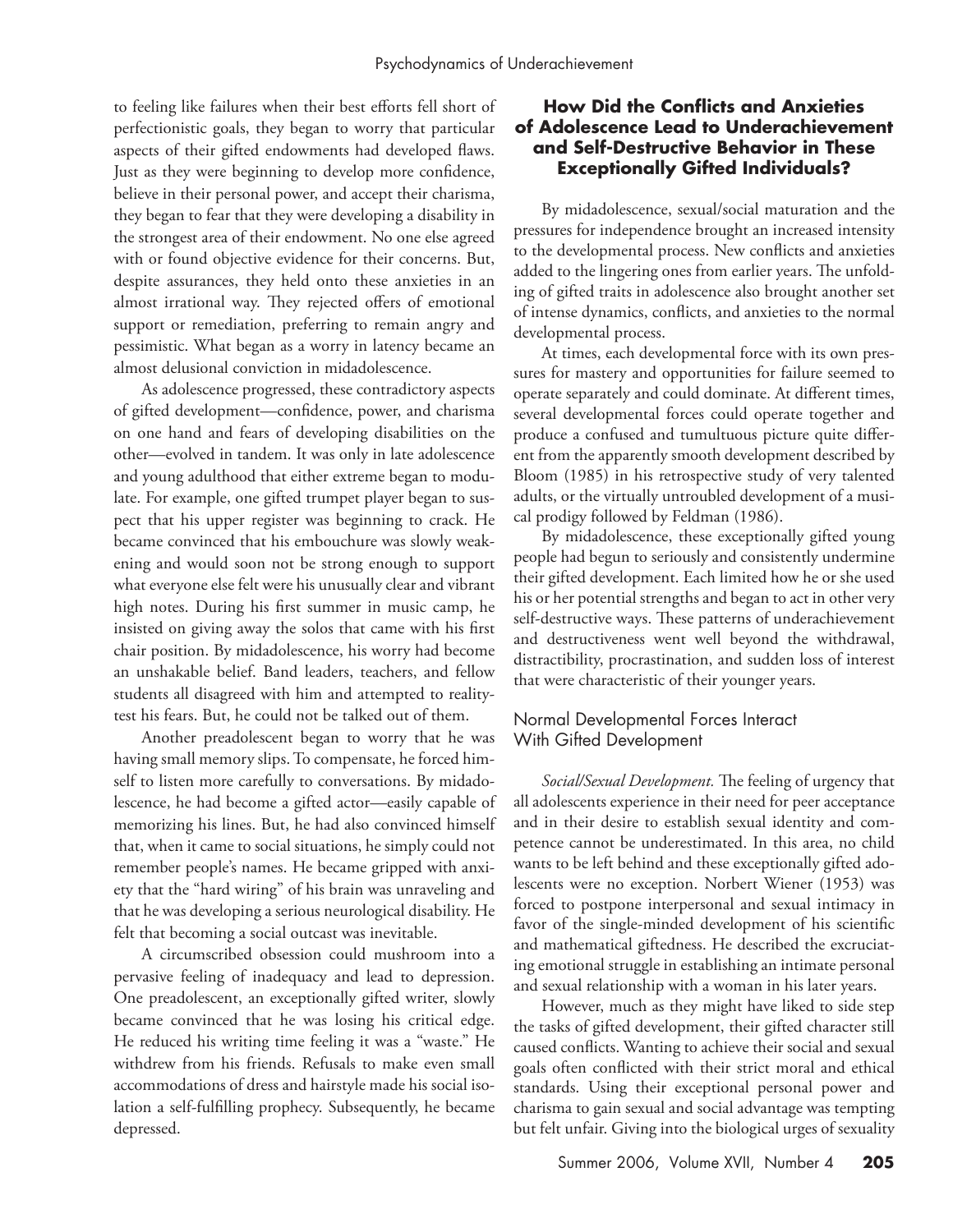often felt irresistible but also seemed to disregard the needs of others.

*Struggles With Dependence and Independence.* For these exceptionally gifted adolescents, a powerful internal drive, ongoing oppositionalism, and an artificially prolonged but necessary dependence on parents and teachers conflicted with their struggles for independence. Their impressive accomplishments, grandiosity, and charisma convinced them that they had good common sense and could make excellent personal and professional judgments. They fought against parental controls and objected to more advanced instruction from teachers and mentors. However, their repeated immature and impulsive behavior frequently left them on the verge of disaster. Parents and teachers had to frequently intervene to protect them from themselves. These contradictory pressures for independence on the one hand and the reality of their dependency on parents and teachers on the other caused tremendous conflict. A good cooperative relationship with parents and teachers could quickly change into one that felt like hostile dependency.

## The Special Dynamics of Exceptional Gifted Development in Adolescence: The Effects of Personal Power and Charisma

By midadolescence, advancing neurological maturity enhanced precocious abilities and increased intellectual and aesthetic sensitivity and judgment. Hormonal changes turbo-charged an already powerful endowed drive. Writing became more insightful, artwork became more complex, and performances took on that special "on the edge of your seat quality." The urge for deeper exploration became more appealing. More focused personal exploration might have reawakened earlier fears of isolation, guilt, and fears of envy, but it also was helping them arrive closer to their personal vision and destiny. At times they withdrew, hoping to avoid these anxieties. But, they could not stay away for long. Closing in on their personal vision, more personal power, and more charisma was too seductive.

In adolescence, however, personal power, confidence, and charisma was a mixed blessing. Intellectual or artistic breakthroughs could feel enormously exciting but they could also be confusing and frightening. Giovacchini (1960) reported these same fears in accomplished adult scientists. Succeeding could also yield unexpected results. Were these gifted adolescents ready to be the objects of awe and admiration? Were they ready to be the objects of sexual desire? Were they ready to be leaders? Could they restrain themselves from using their exceptional giftedness in hurtful manipulative ways?

One gifted college freshman was overwhelmed by the aftermath of her theatrical success. Even though she was not an acting major, she landed the lead in that semester's show. On opening night she was reviewed as a stand-out. Shortly thereafter, a handsome upperclassman pursued her with declarations of love. Initially, she was swept off her feet by the power of this experience. After several weeks, however, she began to doubt her capacity to respond emotionally and sexually. (Similarly, Miles Davis [1989], the gifted trumpet player, was only a high school graduate on the road with a famous band when one of the lead singers approached him sexually. He also reported feeling flattered, as well as inadequate.) She ended the relationship abruptly. Men continued to pursue her, however, and she slowly gained confidence. Now, she found herself dreaming up schemes to make all men on campus fall in love with her. Although she enjoyed these romantic fantasies, she was also appalled at her willingness to be deceitful and cunning. She began to hate herself and have serious doubts about her moral character.

The same conflicted feelings of grandiosity and selfloathing were experienced by an exceptionally gifted adolescent writer who, as he became more accomplished, began to elaborate sadistic fantasies of revenge. He relished the idea of punishing all those who mocked him in grade school. Having always thought of himself as a gentle, caring person, he was aghast that his increasing confidence as a writer lead to these aggressive feelings.

## Efforts at Conflict Resolution in Adolescence

Despite their growth in intellect and conceptual abilities, these exceptionally gifted adolescents were only dimly aware of the nature and content of their conflicts and anxieties. They were quite aware, however, of the great emotional discomfort that these conflicts and anxieties caused. Because they were unable to tolerate even the smallest bit of emotional discomfort—they could not live with anxiety, struggle with anxiety, or attempt to understand anxiety—they simply tried to eliminate it.

In order to accomplish this, they resorted to primitive psychological mechanisms of defense. Avoidance, withdrawal, sudden loss of interest, and procrastination were similar to the anxiety-avoidance methods used when they were younger. Projecting blame onto others, arrogance, provocative behavior, and deliberately inflicting pain and injury on themselves, however, took maladaptive conflict resolution to another level.

All of these methods were quite self-destructive, and had the effect of seriously disrupting high levels of achievement and further gifted development. Jacobson (1959) has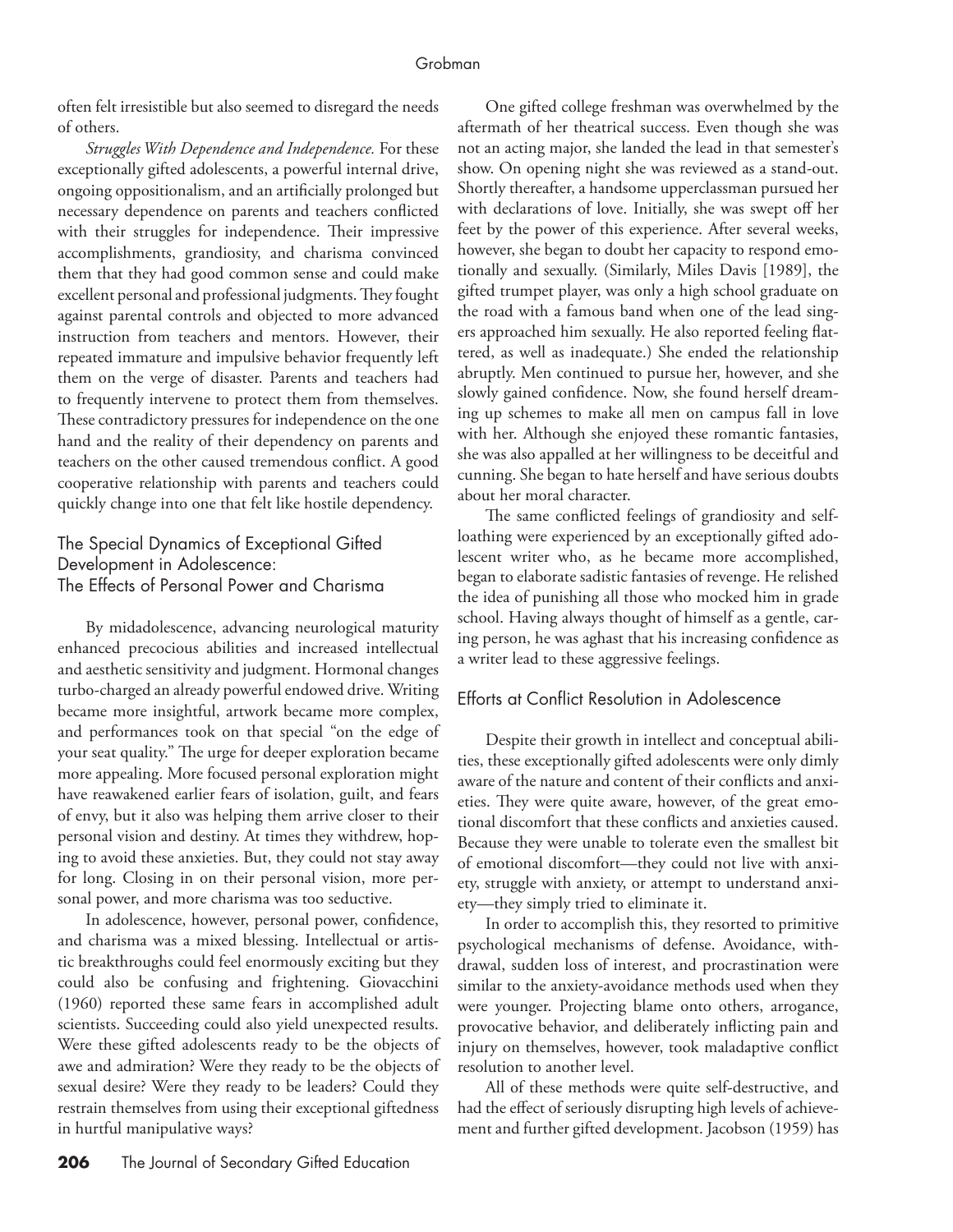discussed how certain exceptional people unconsciously arrange for their own self-punishment.

*Arrogant Attitudes and Provocative Behavior.* Unlike the compensatory narcissistic behavior of children who were exposed to abuse or trauma (Gedo, 1996b) the provocative, arrogant behavior of these exceptionally gifted adolescents had other origins: In their immature, minds healthy grandiosity, personal vision, and charisma could lead to entitlement and contempt. A part of their grandiosity no longer seemed healthy. Instead of providing inspiration, it had become a defense against fantasized flaws in their gifted endowment and was now, in addition, a rebellion against the prolonged dependency on parents and teachers.

Rudeness, disrespectfulness, entitled arrogant attitudes, and provocative behavior were all very self-destructive. They seemed like open invitations for censure and punishment. Unchecked, they had the potential for destroying all of the support and admiration these exceptionally gifted young people had earned in their earlier years.

The most common expression of their provocative behavior was in the negativistic use of their intelligence. Those perceived to be incompetent, including parents, were the most frequent targets of their merciless criticism. However, contempt could also be directed at their teachers and mentors, all of whom had been consistently helpful and supportive. These gifted adolescents would seize on one of their teacher's small flaws and magnify it into a global imperfection.

Because those who came in contact with these exceptionally gifted adolescents deeply cared for them and valued their gifts, parents were often given an opportunity to intervene and forestall disasters. Managing the problem of provocative adolescents and soothing exasperated teachers was a source of ongoing tension and disagreement between parents; how much should these adolescents be rescued from the consequences of their self-destructive behavior? On one hand, perhaps preventing disasters would allow gifted growth to continue. As they got older, perhaps the process of normal maturation would bring more responsible behavior. Conversely, parents worried about accountability. Should their children be punished and forced to "pay the price and suffer now?" Would pain, deprivation, and humiliation "teach them a lesson" and help them "snap out of it"? Or, would it simply feed their masochism and confirm their convictions of inadequacy?

*Acts of Physical Self-Destructiveness.* In order to manage their conflicts and anxieties, some of these exceptionally gifted adolescents deliberately inflicted pain and injury on themselves. They engaged in random acts of self-mutilation. For example, one gifted adolescent began to cut himself after winning a national science award. Another adolescent caused continuous infections under his thumbnail just when his reputation as a gifted instrumentalist began to soar. They overworked or neglected their bodies so that injuries began to occur and peak performances were not possible. They dangerously neglected their nutrition or personal hygiene. One gifted singer refused to brush her teeth, even though her dentist repeatedly warned by her that the enamel on her teeth was starting to deteriorate. They could become immobilized by psychosomatic illnesses that had no physical basis.

Passive or active self-destruction took place in a semifugue state of denial. They remained only dimly aware of their behavior even after having it repeatedly brought to their attention. On those rare occasions that they could accept responsibility for their self-destructive behavior, this acknowledgement was not accompanied by a capacity to stop it. Instead, they flagellated themselves, insisting that this irrational behavior was further evidence of their stupidity and inadequacy. Preoccupations with pain and injury, the compulsion to cause them, the apparent helplessness to stop them, and visits to doctors and therapists were all distractions that eroded the single-minded dedication necessary for the highest levels of achievement.

Besides limiting higher levels of achievement, selfinflicted pain and injury also served to expiate the guilt that these exceptionally gifted adolescents felt for having unfair advantages over their peers. Flaunting self-destructive behavior guaranteed them pity from their peers: a welcome relief from admiration and awe. Destructive acts could cause physical handicaps that "evened up the score" and brought these exceptionally gifted adolescents in line with their less gifted peers. Mastering subconsciously created obstacles was difficult but apparently more gratifying than effortless success that never led to a deep sense of self-esteem. When asked if he derived self-esteem from his dancing, one dancer replied,

Dancing has always been just a part of me. I really don't have to work at it, it just happens. It's a natural aspect of my being, like drinking a glass of water or breathing. Should I be getting selfesteem from breathing?

Ambivalence about separating from their parents was another reason these exceptionally gifted adolescents acted self-destructively. Recognizing that their self-destructive acts were also requests for control, parents had to occasionally force their children to withdraw from commitments that might stretch them too thin or limit them from accepting opportunities that might cause too much anxi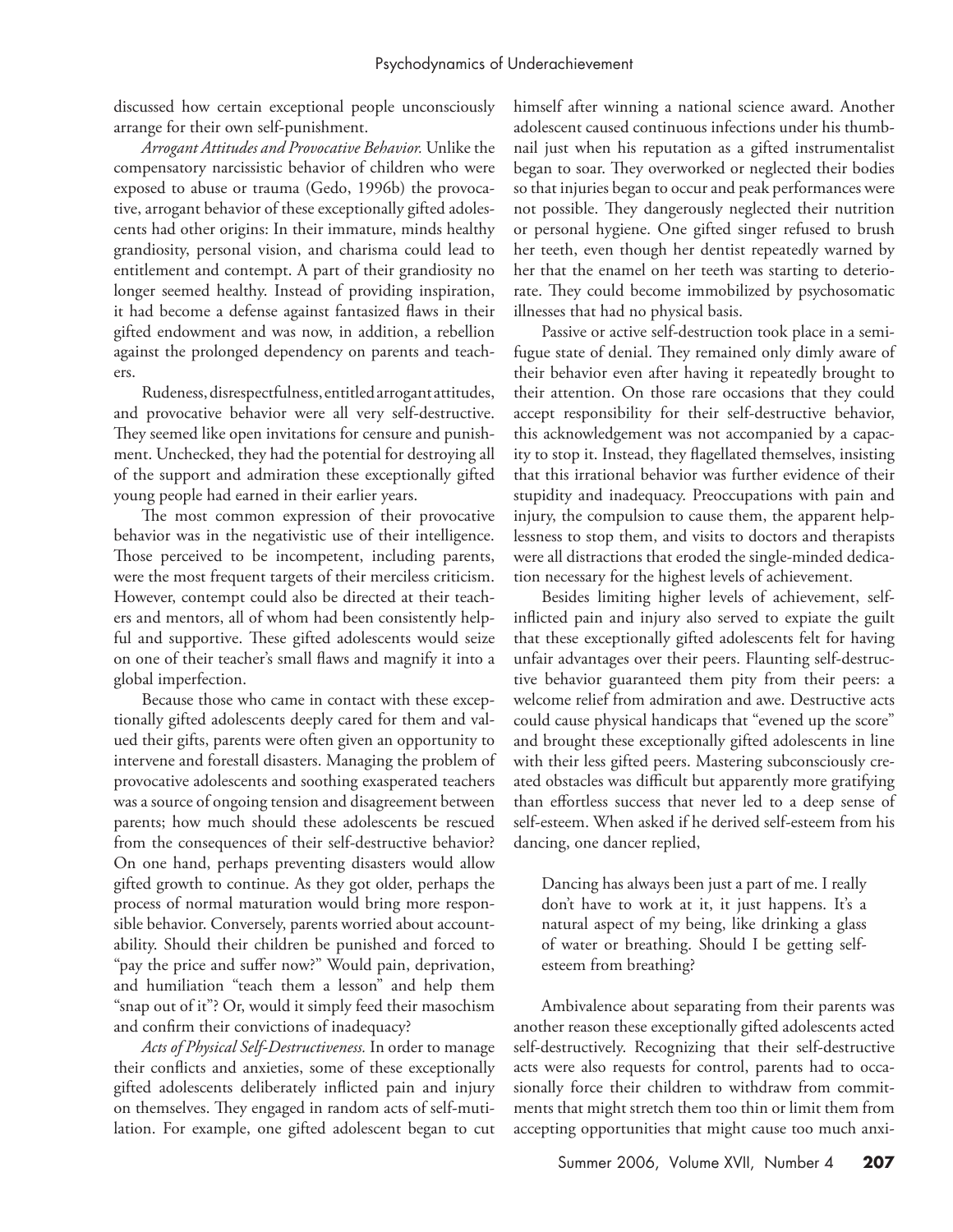ety. These confrontations often led to blazing battles that enraged adolescents and left their parents feeling emotionally drained.

Rather than resolve conflict and reduce anxiety, arrogant, provocative, and self-destructive behavior made matters worse. These exceptionally gifted adolescents became depressed, more anxious, and even suicidal. Some worried they were losing their minds.

# **The Role of Psychotherapy**

#### Setting the Stage

All of these exceptionally gifted adolescents and young adults were referred for psychotherapy in a state of crisis. They and their parents were frightened, angry, and desperate for interventions that would provide quick relief. Frequent and extended sessions were arranged. In a short period of time, developmental, family, social, educational, and medical histories were obtained. The initial assessment included a detailed developmental history of each person's giftedness. What were their gifted traits? How had they evolved? How had they failed to evolve?

#### Arriving at a Formulation

An understanding of the dynamics of underachievement, self-destructive behavior, and other serious symptoms evolved after an exploration of their conflicts with family, friends, and school. Conflicts about their internal sense of giftedness were explored in great detail.

## Establishing a Working Alliance: Initial Interventions

At first, these exceptionally gifted adolescents and young adults were quite open about their problems with family, school, and friends. Simply talking about them with a supportive, experienced therapist brought some early relief. When suggestions for managing some of these more obvious conflicts worked, the intensity of their anxiety diminished and they began to feel more hopeful and trusting.

Reduced anxiety also meant that their increasing capacity for self-discipline and frustration tolerance, as well as their precocious intellect, could all be used to help understand the causes of their conflicts and anxieties. Slowly and reluctantly they began to accept that anxiety and conflict were not signs of an inadequate or weak constitution but

#### Deeper Explorations

Gradually, they came to understand that their need to avoid the emotional distress that was a part of any psychological conflict was at the root of their psychological symptoms and their compulsion to act out destructively. Avoidance and denial had forced them to restrict their accomplishments and propelled them into acts of selfdestruction.

A milestone in therapy came when they finally could admit that they had lost control of themselves and needed help with problems they couldn't solve. Depending on others had never been easy, so when they could rely on the therapy and therapist without feeling humiliated, it set the stage for a deeper type of work.

Becoming less defensive and less suspicious allowed them to place more trust in the therapist. Little by little they could absorb advice, guidance, and insight without feeling invaded or controlled.

Over time, they realized that their most conflicted feelings about being gifted were not about their struggles with family, friends, or school. Their deepest, most intense conflicts and anxieties arose as they became more powerful, felt more independent, had grand visions, and allowed themselves to feel charismatic. They were deeply ambivalent about this phase of their gifted development.

On the one hand, they were thrilled by fantasies of controlling situations and people and of being superior and independent. On the other hand, they felt a deep sense of shame and fear. They hated their competitive and ambitious desires for control and domination. They hated themselves for feeling superior to their friends, parents, teachers, and mentors. What happened to that sensitive person who wanted to "belong" and was concerned about everyone's spiritual well-being? They also knew that deep down inside they were not ready for true independence and still needed to rely on others.

For those who continued in psychotherapy, a deeper examination of both sides of their conflicts became possible. Could they feel powerful and strong and yet be sensitive? Could they compete without needing to completely dominate? Could they become leaders and inspire rather than control? Could they work toward independence without being reckless? Could they engage in a mutual process without feeling compromised? More discussion and collaboration, admitting when they needed help, and actually taking it allowed them to exercise more control over their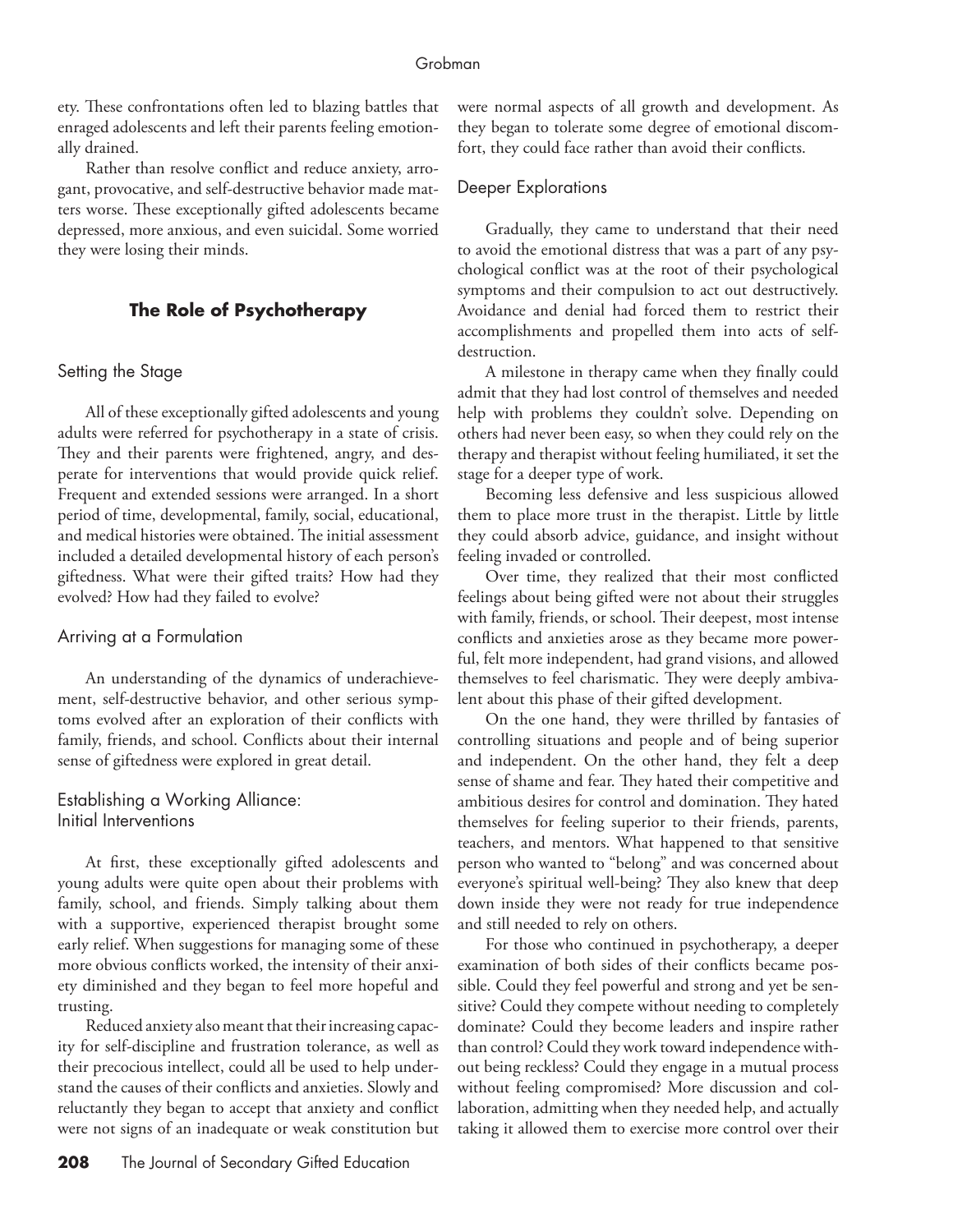conflicts and anxieties about their gifted drives and sensitivities. Finding a more comfortable place for giftedness within themselves became more possible. Giftedness did not have to dominate them or others in negative destructive ways. They began to feel less shame and guilt. Their developing adolescent abilities and special sensitivities began to feel like a more natural part of themselves instead of bizarre freakish qualities that had become undesirable personality traits. Their powerful internal drive began to feel less dangerous and less destructive. More gifted endowment could be used with less conflict (Corbin, 1974), less restriction, and less self-destruction.

# **Summary and Conclusions**

Psychotherapeutic work with this group of exceptionally gifted adolescents and young adults revealed how their gifted traits evolved along with a corresponding set of conflicts and anxieties. Because they had supportive and appropriately involved parents, generally admiring peers, and a reasonable educational environment, the usual social, parental, and educational conflicts were less intense. They did, of course, worry about their capacity to manage the increasing demands that came with each level of success. They were equally concerned about how advanced development might preclude them from important age-appropriate experiences. However, their most troublesome conflicts and anxieties arose not from fears of ostracism, fears of failure, or lost opportunities, but from fear that giftedness had distorted and twisted them as human beings. Would their developing power, grand ambitions, and charisma turn them into self-involved narcissistic destructive people?

Because these deeper conflicts were largely out of their awareness, they could not grapple with them effectively. Instead, to escape from their anxieties, they resorted to primitive psychological methods of denial, avoidance, provocative behavior, and projection of blame onto others. The usual result was depression and anxiety, as well as self-destructive behavior and underachievement.

After psychotherapy provided some initial relief from symptoms of anxiety and depression, the process evolved into a model for other collaborative relationships. Although they were initially suspicious and resisted this—fearing their giftedness might be invaded or compromised—they began to rely on the therapist for education, insight, and guidance. With more trust in the therapist and the therapeutic process, they could begin to express and experience the emotions they previously had to deny or repress. Now, instead of avoiding these confusing feelings, they could be used to enhance intellectual and creative discovery. As they became less defensive, self-observation and introspection became possible, and their more troublesome conflicts could now reach conscious awareness and be examined in a useful way. They could make more use of their excellent intellect and self-destructiveness and underachievement became less necessary. Integration of giftedness with the other more "normal" aspects of their personality slowly began to occur.

Although this is a clinical report that describes psychotherapeutic work with a group of exceptionally gifted adolescents and young adults, I believe it adds to our knowledge of the nature of giftedness and provides some of the missing pieces to the puzzle of gifted underachievement. My hope is that educators, counselors, parents, and clinicians will find these insights useful in their work with these wonderful young people.

#### **References**

- Ayral-Clause, O. (2002). *Camille Claudel: A life*. New York: Harry N. Abrams.
- Bloom, B. (Ed.). (1985). *Developing talent in young people*. New York: Ballantine Books.
- Coleman, L. J., & Cross, T. L. (2000). Social and emotional development and the personal experience of giftedness. In K. A. Heller, F. J. Mönks, R. Subotnik, & R. Sternberg (Eds.), *International handbook of giftedness and talent* (2nd ed., pp. 203–212). New York: Elsevier.
- Collins, A. H., & Grobman, J. (1983). Group methods in the general hospital setting. In H. I. Kaplan & B. J. Saddock (Eds.), *Comprehensive group psychotherapy*  (pp. 150–159). Baltimore: Williams and Wilkins.
- Conway, F., & Siegelman, J. (2005). *Dark hero of the information age: In search of Norbert Wiener, the father of cybernetics*. New York: Basic Books.
- Corbin, E. I. (1974). The autonomous ego functions in creativity. *Journal of the American Psychoanalytic Association*, *22*, 568–587.
- Dabrowski, K. (1964). *Positive disintegration*. Boston: Little, Brown.
- Davis, M. (1989). *Miles, the autobiography*. New York: Simon and Schuster.
- Feldman, D. H. (1986). *Nature's gambit*. New York: Basic Books.
- Fleming, R. (2004). *The inner voice: The making of a singer*. New York: Viking.
- Gedo, J. E. (1972). On the psychology of genius. *International Journal of Psychoanalysis*, *53*, 199–203.